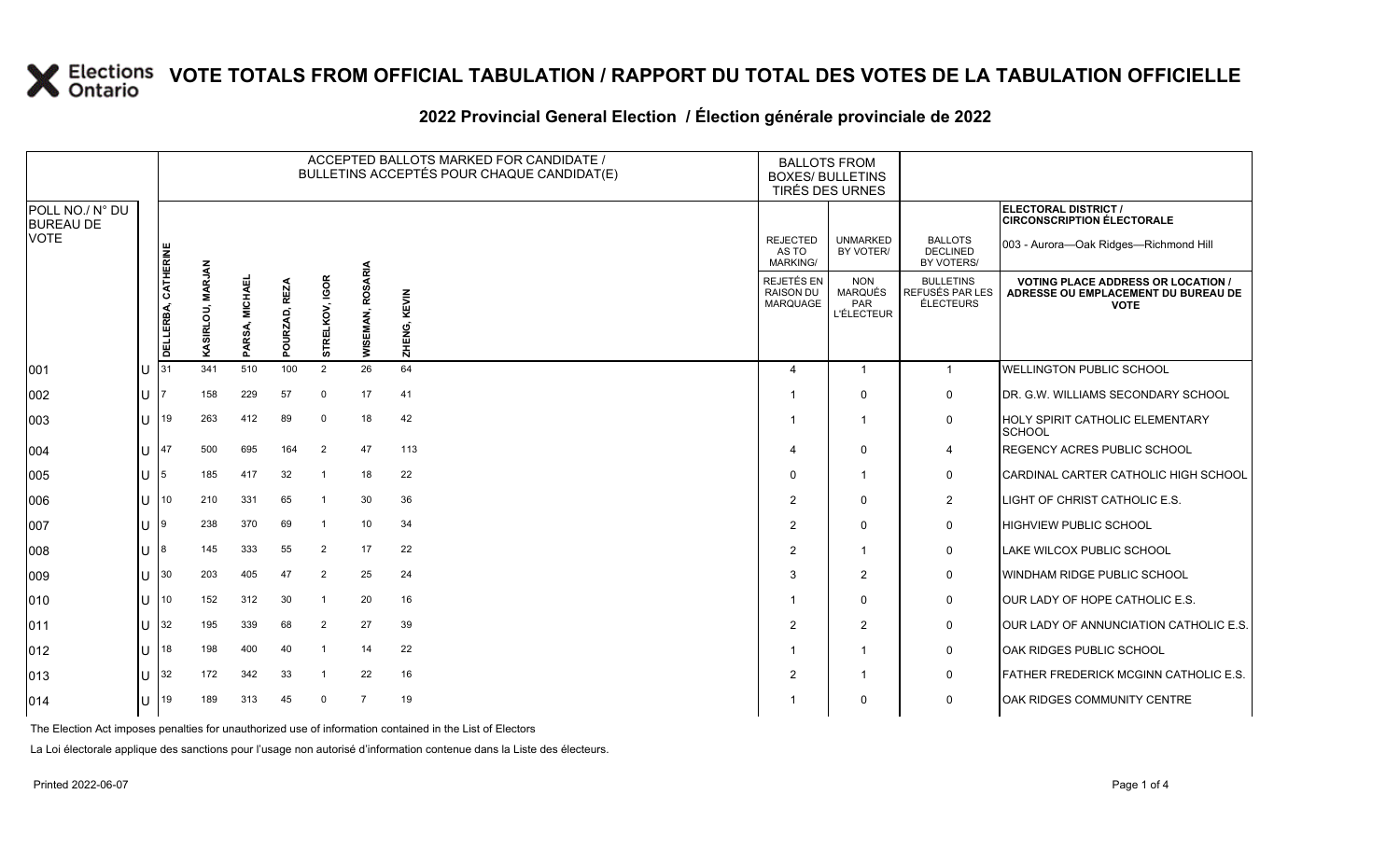# **X** Elections VOTE TOTALS FROM OFFICIAL TABULATION / RAPPORT DU TOTAL DES VOTES DE LA TABULATION OFFICIELLE

#### **2022 Provincial General Election / Élection générale provinciale de 2022**

|                                     |    |                     |                  |                |                         |                |                     | ACCEPTED BALLOTS MARKED FOR CANDIDATE /<br>BULLETINS ACCEPTÉS POUR CHAQUE CANDIDAT(E) | <b>BALLOTS FROM</b><br><b>BOXES/ BULLETINS</b><br>TIRÉS DES URNES |                                                          |                                                  |                                                                                                 |
|-------------------------------------|----|---------------------|------------------|----------------|-------------------------|----------------|---------------------|---------------------------------------------------------------------------------------|-------------------------------------------------------------------|----------------------------------------------------------|--------------------------------------------------|-------------------------------------------------------------------------------------------------|
| POLL NO./ N° DU<br><b>BUREAU DE</b> |    |                     |                  |                |                         |                |                     |                                                                                       |                                                                   |                                                          |                                                  | ELECTORAL DISTRICT /<br><b>CIRCONSCRIPTION ÉLECTORALE</b>                                       |
| <b>VOTE</b>                         |    |                     |                  |                |                         |                |                     |                                                                                       | <b>REJECTED</b><br>AS TO<br><b>MARKING/</b>                       | <b>UNMARKED</b><br>BY VOTER/                             | <b>BALLOTS</b><br><b>DECLINED</b><br>BY VOTERS/  | 003 - Aurora-Oak Ridges-Richmond Hill                                                           |
|                                     |    | DELLERBA, CATHERINE | KASIRLOU, MARJAN | PARSA, MICHAEL | <b>REZA</b><br>POURZAD, | STRELKOV, IGOR | ROSARIA<br>WISEMAN, | ZHENG, KEVIN                                                                          | REJETÉS EN<br><b>RAISON DU</b><br>MARQUAGE                        | <b>NON</b><br><b>MARQUÉS</b><br>PAR<br><b>L'ÉLECTEUR</b> | <b>BULLETINS</b><br>REFUSÉS PAR LES<br>ÉLECTEURS | <b>VOTING PLACE ADDRESS OR LOCATION /</b><br>ADRESSE OU EMPLACEMENT DU BUREAU DE<br><b>VOTE</b> |
| 015                                 | lu | 17                  | 203              | 387            | 51                      | 3              | 22                  | 18                                                                                    |                                                                   | 2                                                        | $\overline{0}$                                   | KETTLE LAKES PUBLIC SCHOOL                                                                      |
| 016                                 | lu | 13                  | 168              | 345            | 50                      | 3              | 8                   | 27                                                                                    | $\Omega$                                                          | $\overline{2}$                                           | $\mathsf{O}$                                     | MACLEOD'S LANDING PUBLIC SCHOOL                                                                 |
| 017                                 | lU | 14                  | 157              | 292            | 65                      | 2              | 8                   | 15                                                                                    |                                                                   | $\overline{1}$                                           | 0                                                | <b>BOND LAKE PUBLIC SCHOOL</b>                                                                  |
| 018                                 | lu | 14                  | 254              | 440            | 63                      | -1             | 14                  | 23                                                                                    | $\overline{2}$                                                    | -1                                                       | 0                                                | <b>BEYNON FIELDS PUBLIC SCHOOL</b>                                                              |
| 019                                 | lu | 10                  | 152              | 311            | 37                      | 5              | 15                  | 10                                                                                    | $\Omega$                                                          | $\overline{2}$                                           | 0                                                | MORAINE HILLS PUBLIC SCHOOL                                                                     |
| 020                                 | lu | 15                  | 117              | 301            | 34                      | $\overline{4}$ | $\overline{7}$      | 12                                                                                    | $\Omega$                                                          | $\Omega$                                                 | $\mathbf{1}$                                     | IST. MARGUERITE D'YOUVILLE C.E.S.                                                               |
| 021                                 | lu | 17                  | 171              | 374            | 37                      | -1             | 8                   | 20                                                                                    |                                                                   | $\overline{1}$                                           | 0                                                | <b>RICHMOND HILL HIGH SCHOOL</b>                                                                |
| 022                                 | lυ | 23                  | 201              | 288            | 48                      | -1             | 12                  | 22                                                                                    | $\Omega$                                                          | $\Omega$                                                 | 0                                                | CORPUS CHRISTI CATHOLIC E.S.                                                                    |
| 023                                 | lU | 22                  | 181              | 464            | 59                      | 2              | 6                   | 25                                                                                    | $\Omega$                                                          | -1                                                       | $\mathbf 0$                                      | <b>RICHMOND GREEN SPORTS CENTRE</b>                                                             |
| 024                                 | lu | 14                  | 267              | 504            | 63                      | $\overline{4}$ | 19                  | 35                                                                                    | $\overline{2}$                                                    | -1                                                       | 0                                                | <b>ELGIN WEST COMMUNITY CENTRE</b>                                                              |
| 025                                 | lU | 22                  | 207              | 425            | 58                      | 5              | 18                  | 31                                                                                    |                                                                   | $\overline{1}$                                           | 0                                                | TRILLIUM WOODS PUBLIC SCHOOL                                                                    |
| 026                                 | lu | 16                  | 252              | 460            | 58                      |                | 9                   | 41                                                                                    | 3                                                                 | $\Omega$                                                 | $\mathbf{1}$                                     | <b>FATHER HENRI NOUWEN CATHOLIC E.S.</b>                                                        |
| 027                                 | lu | 22                  | 273              | 378            | 69                      | 2              | 11                  | 38                                                                                    | 5                                                                 | $\mathbf{0}$                                             | 0                                                | H.G. BERNARD PUBLIC SCHOOL                                                                      |
| 028                                 | lU | 15                  | 164              | 396            | 61                      | -1             | 9                   | 29                                                                                    | 0                                                                 |                                                          | $\mathbf 0$                                      | <b>REDSTONE PUBLIC SCHOOL</b>                                                                   |

The Election Act imposes penalties for unauthorized use of information contained in the List of Electors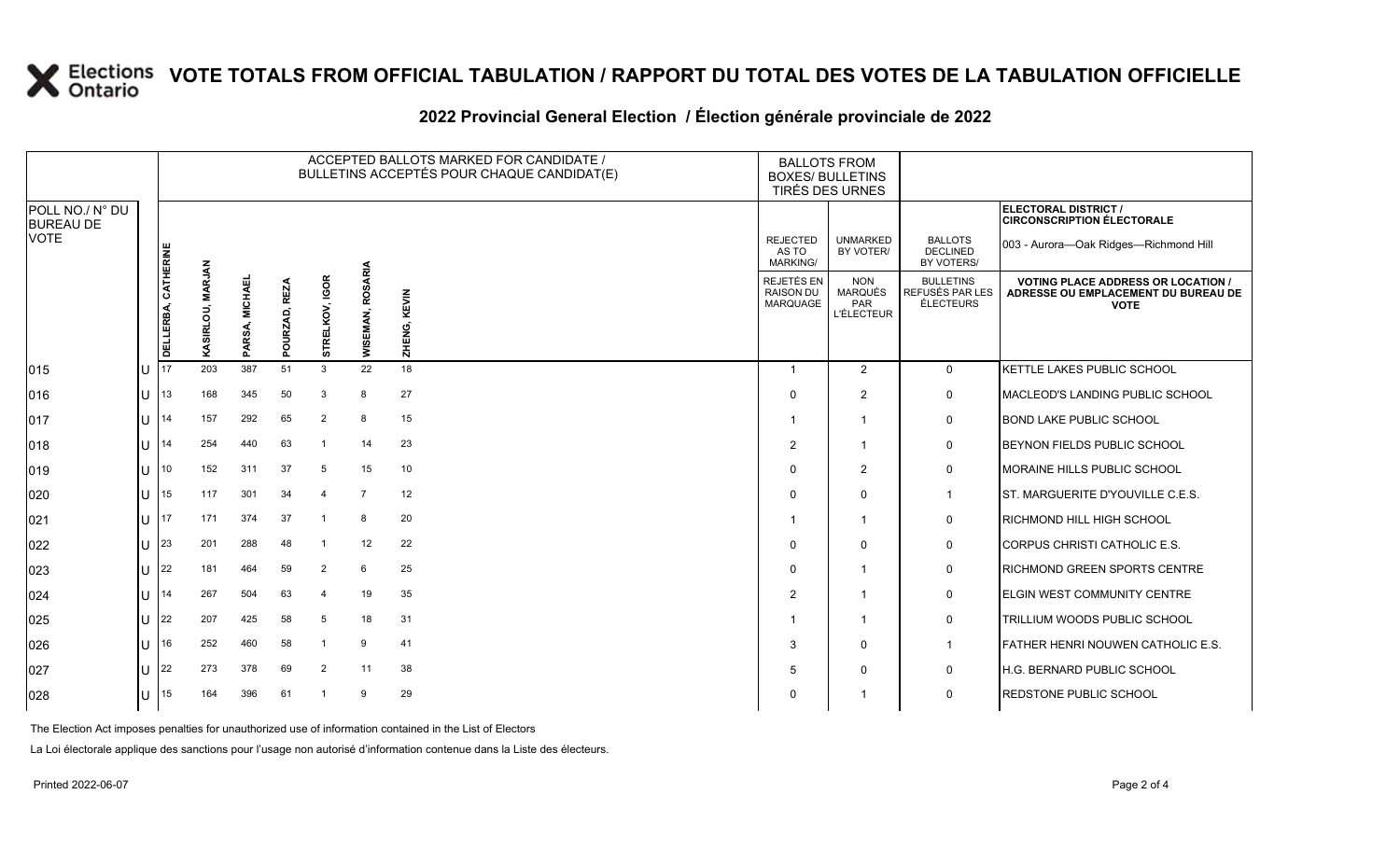# **X** Elections VOTE TOTALS FROM OFFICIAL TABULATION / RAPPORT DU TOTAL DES VOTES DE LA TABULATION OFFICIELLE

#### **2022 Provincial General Election / Élection générale provinciale de 2022**

|                                     |              |                     | ACCEPTED BALLOTS MARKED FOR CANDIDATE /<br>BULLETINS ACCEPTÉS POUR CHAQUE CANDIDAT(E) |                |                         |                |                     |                                   |                                                   | <b>BALLOTS FROM</b><br><b>BOXES/ BULLETINS</b><br>TIRÉS DES URNES |                                                  |                                                                                                 |
|-------------------------------------|--------------|---------------------|---------------------------------------------------------------------------------------|----------------|-------------------------|----------------|---------------------|-----------------------------------|---------------------------------------------------|-------------------------------------------------------------------|--------------------------------------------------|-------------------------------------------------------------------------------------------------|
| POLL NO./ N° DU<br><b>BUREAU DE</b> |              |                     |                                                                                       |                |                         |                |                     |                                   |                                                   |                                                                   |                                                  | <b>ELECTORAL DISTRICT /</b><br><b>CIRCONSCRIPTION ÉLECTORALE</b>                                |
| <b>VOTE</b>                         |              |                     |                                                                                       |                |                         |                |                     |                                   | <b>REJECTED</b><br>AS TO<br>MARKING/              | <b>UNMARKED</b><br>BY VOTER/                                      | <b>BALLOTS</b><br><b>DECLINED</b><br>BY VOTERS/  | 003 - Aurora-Oak Ridges-Richmond Hill                                                           |
|                                     |              | DELLERBA, CATHERINE | KASIRLOU, MARJAN                                                                      | PARSA, MICHAEL | <b>REZA</b><br>POURZAD, | STRELKOV, IGOR | ROSARIA<br>WISEMAN, | ZHENG, KEVIN                      | REJETÉS EN<br><b>RAISON DU</b><br><b>MARQUAGE</b> | <b>NON</b><br><b>MARQUÉS</b><br>PAR<br><b>L'ÉLECTEUR</b>          | <b>BULLETINS</b><br>REFUSÉS PAR LES<br>ÉLECTEURS | <b>VOTING PLACE ADDRESS OR LOCATION /</b><br>ADRESSE OU EMPLACEMENT DU BUREAU DE<br><b>VOTE</b> |
| 029                                 |              | 12                  | 260                                                                                   | 450            | 83                      | $\mathbf{1}$   | 8                   | 26                                | $\overline{2}$                                    | 5                                                                 | $\mathbf 0$                                      | OUR LADY HELP OF CHRISTIANS C.E.S.                                                              |
| 030                                 | U            | 20                  | 148                                                                                   | 347            | 58                      | $\overline{0}$ | 11                  | 21                                |                                                   | $\overline{2}$                                                    | 0                                                | RICHMOND GREEN SECONDARY SCHOOL                                                                 |
| 400                                 | U            |                     | 52                                                                                    | 41             | 10                      | $\mathbf 0$    | $\mathbf 0$         | 10                                | $\Omega$                                          | $\Omega$                                                          | $\mathbf 0$                                      | <b>HIGHLAND GREEN CONDO</b>                                                                     |
| 401                                 | ΠT           |                     | 26                                                                                    | 38             | 12                      | $\overline{0}$ | $\Omega$            | 5                                 | $\Omega$                                          | $\Omega$                                                          | 0                                                | AURORA VILLAGE CO OP                                                                            |
| 402                                 | $\mathbf{U}$ | 3                   | 52                                                                                    | 16             | 5                       | $\overline{0}$ | $\Omega$            | $\mathbf{1}$                      | $\Omega$                                          | $\Omega$                                                          | $\mathbf 0$                                      | JUBILEE GARDEN NON-PROFIT HOUSING                                                               |
| 403                                 | ΠT           |                     | 90                                                                                    | 20             | 16                      | $\mathbf 0$    | 2                   | $\mathbf 0$                       | $\Omega$                                          | $\Omega$                                                          | $\mathbf 0$                                      | <b>CRESCENT VILLAGE</b>                                                                         |
| 700                                 | ΠT           | 5                   | 15                                                                                    | 19             | 3                       | $\mathbf 0$    | $\overline{1}$      | 3                                 | $\Omega$                                          | $\Omega$                                                          | $\mathbf{1}$                                     | MON SHEONG RICHMOND HILL- L.T.C.<br><b>CENTRE</b>                                               |
| 701                                 | U            | 0                   |                                                                                       | 2              | -1                      | $\overline{0}$ | $\Omega$            | $\overline{1}$                    | $\Omega$                                          | $\Omega$                                                          | 0                                                | ELGINWOOD L.T.C. CENTRE RICHMOND HILL                                                           |
| 702                                 | U            | 3                   | 23                                                                                    | 11             | 6                       | $\overline{0}$ | $\Omega$            | 5                                 |                                                   | $\Omega$                                                          | $\Omega$                                         | <b>DELMANOR ELGIN MILLS</b>                                                                     |
| 703                                 |              |                     |                                                                                       |                |                         |                |                     | COMBINED WITH 712 / COMBINÉ À 712 |                                                   |                                                                   |                                                  |                                                                                                 |
| 704                                 | U            | 3                   | 21                                                                                    | 27             | $\overline{7}$          | $\overline{0}$ |                     | 5                                 | $\Omega$                                          | $\Omega$                                                          | 0                                                | RICHMOND HILL RETIREMENT RESIDENCE                                                              |
| 705                                 | U            | 3                   | 10                                                                                    | 5              | 5                       | $\overline{0}$ | $\Omega$            | 3                                 |                                                   | 2                                                                 | 0                                                | CHARTWELL AURORA L.T.C. RESIDENCE                                                               |
| 706                                 | ΠT           |                     | 13                                                                                    | 20             | 9                       | $\mathbf{0}$   | 3                   | 2                                 | $\Omega$                                          | $\Omega$                                                          | $\mathbf 0$                                      | SUNRISE SENIOR LIVING                                                                           |
| 707                                 | IU           |                     |                                                                                       |                |                         |                |                     | COMBINED WITH 706 / COMBINÉ À 706 |                                                   |                                                                   |                                                  |                                                                                                 |

The Election Act imposes penalties for unauthorized use of information contained in the List of Electors